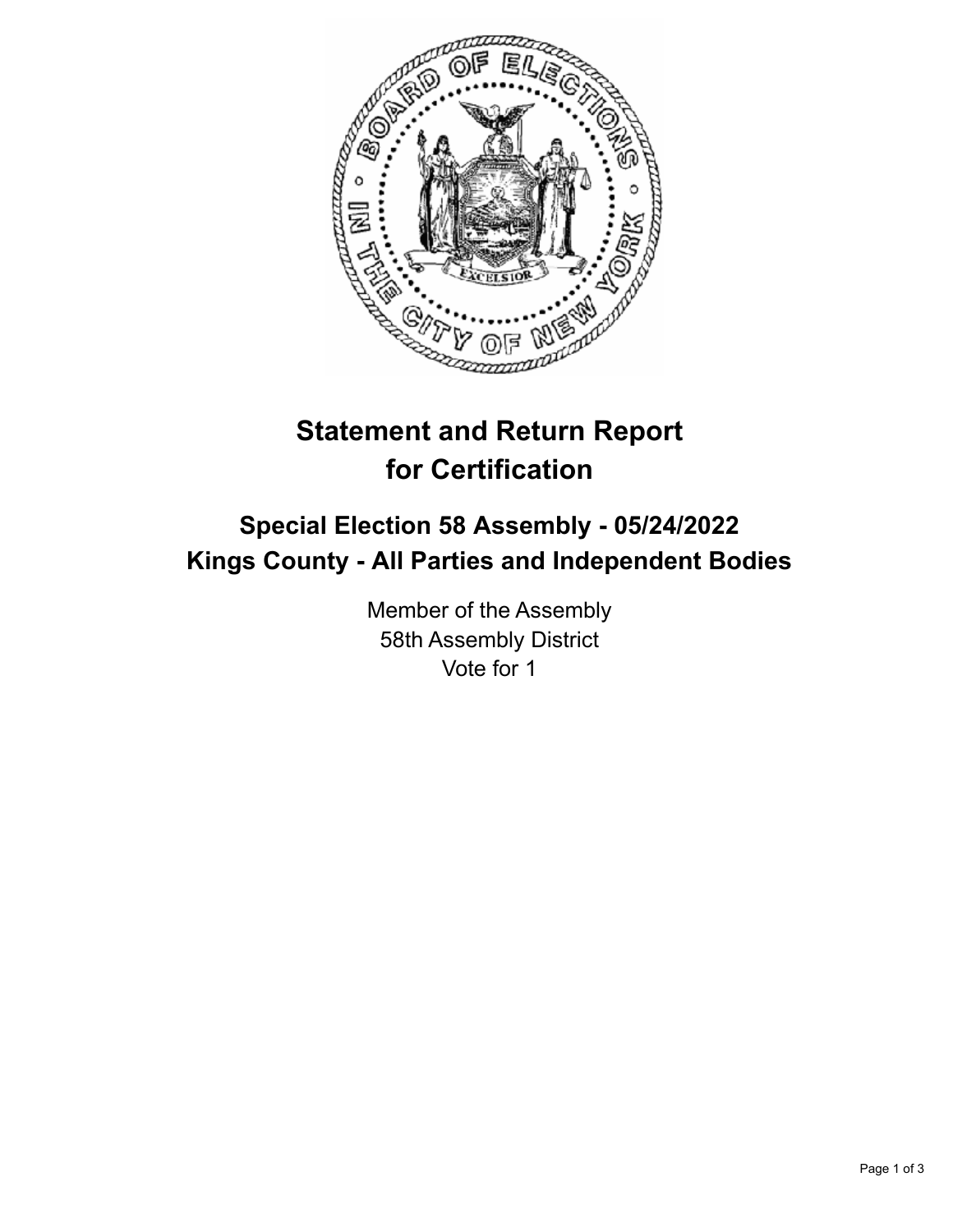

## **Assembly District 58**

| PUBLIC COUNTER                                           | 2,266 |
|----------------------------------------------------------|-------|
| <b>ABSENTEE / MILITARY</b>                               | 218   |
| AFFIDAVIT                                                | 20    |
| <b>Total Ballots</b>                                     | 2,504 |
| Less - Inapplicable Federal/Special Presidential Ballots | 0     |
| <b>Total Applicable Ballots</b>                          | 2,504 |
| MONIQUE CHANDLER-WATERMAN (DEMOCRATIC)                   | 1,867 |
| MONIQUE ALLEN-DAVY (REPUBLICAN)                          | 44    |
| MONIQUE ALLEN-DAVY (CONSERVATIVE)                        | 16    |
| MONIQUE CHANDLER-WATERMAN (WORKING FAMILIES)             | 118   |
| HERCULES E. REID (EDUCATION IS KEY)                      | 440   |
| CORY PIROVOST (WRITE-IN)                                 |       |
| UNATTRIBUTABLE WRITE-IN (WRITE-IN)                       |       |
| <b>Total Votes</b>                                       | 2,487 |
| Unrecorded                                               | 17    |